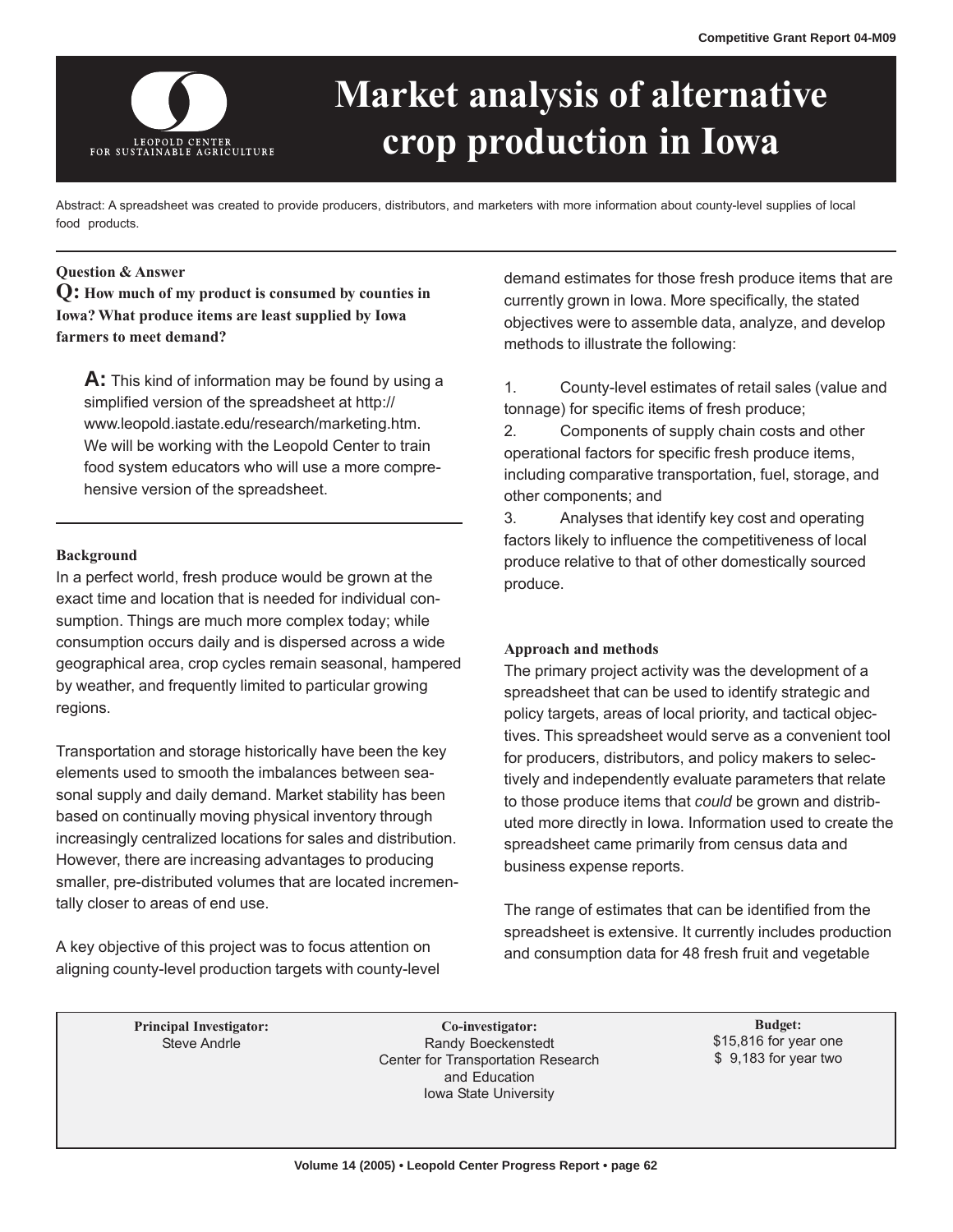items that can be indexed to each of Iowa's 99 countries in 14 different units of measure.

Five units of time also can be manually adjusted by percentages to identify targets for change. A secondary component of the spreadsheet approximates how retail revenue for each item may be distributed as costs (on average) among major sectors of the supply chain. The second component of the spreadsheet allows users to benchmark a point of comparison that shows producers how to seek out advantages and distribution strategies for growing food locally.

Planners and development officials will note that the spreadsheet provides a tool whose output can be used in economic impact models to help make a case for community- and state-based investment in local and regional food systems.

# **Results and discussion**

Without including percentage adjustments, it is estimated that the spreadsheet can calculate more than 8.5 million data points for more than 40,000 different groups of parameters, using only the variables that are currently included. Additional variables can be inserted in the future with minimal difficulty.

The detailed assumptions used to construct the spreadsheet have been reviewed by the Iowa Agricultural Statistics Service of the U.S. Department of Agriculture and were considered valid for the intended purposes. It was recommended that whenever possible, the pricing variables should be updated regularly and this can be done easily as new data are released.

These are some potential applications for the spreadsheet:

• Help wholesalers, retailers, and foodservice enterprises assess how much and where they currently might be able to access particular fresh produce items grown in Iowa,

• Help small-scale producers of apples (or other crops) match acreage to a targeted level of market share within a particular county or region,

• Help entrepreneurs approximate the cost and volume targets for growing highly perishable crops (i.e., lettuce or tomatoes) in greenhouses or by other alternative methods,

• Help researchers target particular crops and yield improvement in studies relating to alternative production methods,

• Help policy makers determine the extent of direct and intermediary revenue that is exported from the state for particular items, and

• Help integrate economic development targets into state purchasing programs relating to dietary improvements and school lunch programs.

## **Conclusions**

Use of the spreadsheet was demonstrated to a number of potential users to obtain answers to the following questions:

1. Are the assumptions used to construct the spreadsheet valid within the context of providing general information for strategic and policy planning?

2. How can the way in which the spreadsheet functions be improved?

The responses showed that the assumptions used to construct the spreadsheet were generally valid for the purposes for which it was developed. There were a few suggestions that some of the variables needed updating.

The main comment on the second question was that the current format presents an overwhelming volume of information to digest at one time. Other ideas were to add capabilities to group information for several counties and/or populations at once, to add the capability to identify comprehensive data for individual items or counties, and to include the option to directly adjust to specific values in addition to adjusting by percentage. A three-month project to adapt the current spreadsheet to illustrate parameters for five and seven serving per day dietary guidelines has been awarded by the Leopold Center's Marketing and Food Systems Regional Food Systems Working Group and this includes activities to address the formatting recommendations.